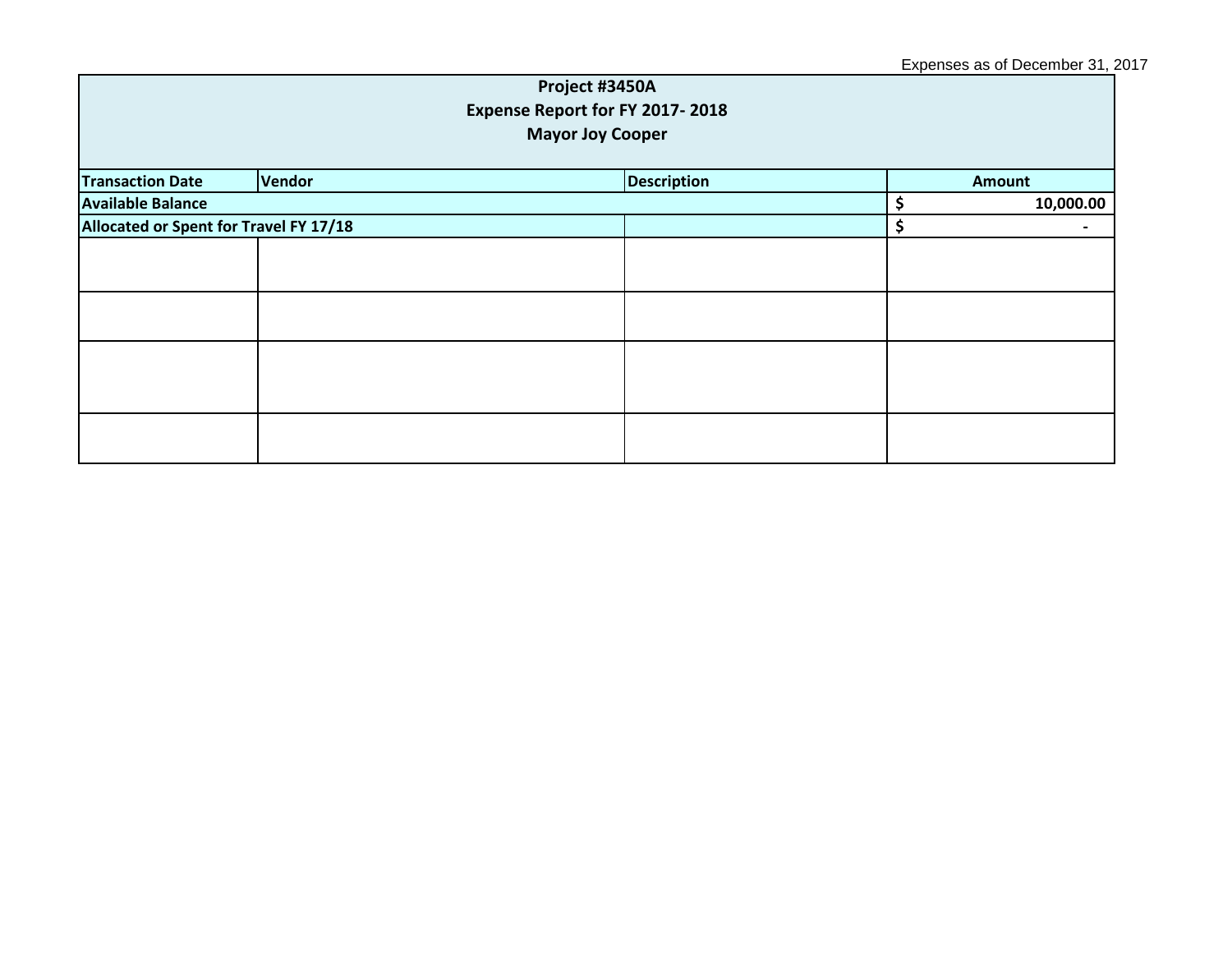|                                        |                                | Project #3450G                  |    |               |  |  |  |
|----------------------------------------|--------------------------------|---------------------------------|----|---------------|--|--|--|
|                                        |                                | Expense Report for FY 2017-2018 |    |               |  |  |  |
|                                        | <b>Vice Mayor Keith London</b> |                                 |    |               |  |  |  |
| <b>Transaction Date</b>                | Vendor                         | <b>Description</b>              |    | <b>Amount</b> |  |  |  |
| <b>Available Balance</b>               |                                |                                 | \$ | 10,000.00     |  |  |  |
| Allocated or Spent for Travel FY 17/18 |                                | \$                              |    |               |  |  |  |
|                                        |                                |                                 |    |               |  |  |  |
|                                        |                                |                                 |    |               |  |  |  |
|                                        |                                |                                 |    |               |  |  |  |
|                                        |                                |                                 |    |               |  |  |  |
|                                        |                                |                                 |    |               |  |  |  |
|                                        |                                |                                 |    |               |  |  |  |
|                                        |                                |                                 |    |               |  |  |  |
|                                        |                                |                                 |    |               |  |  |  |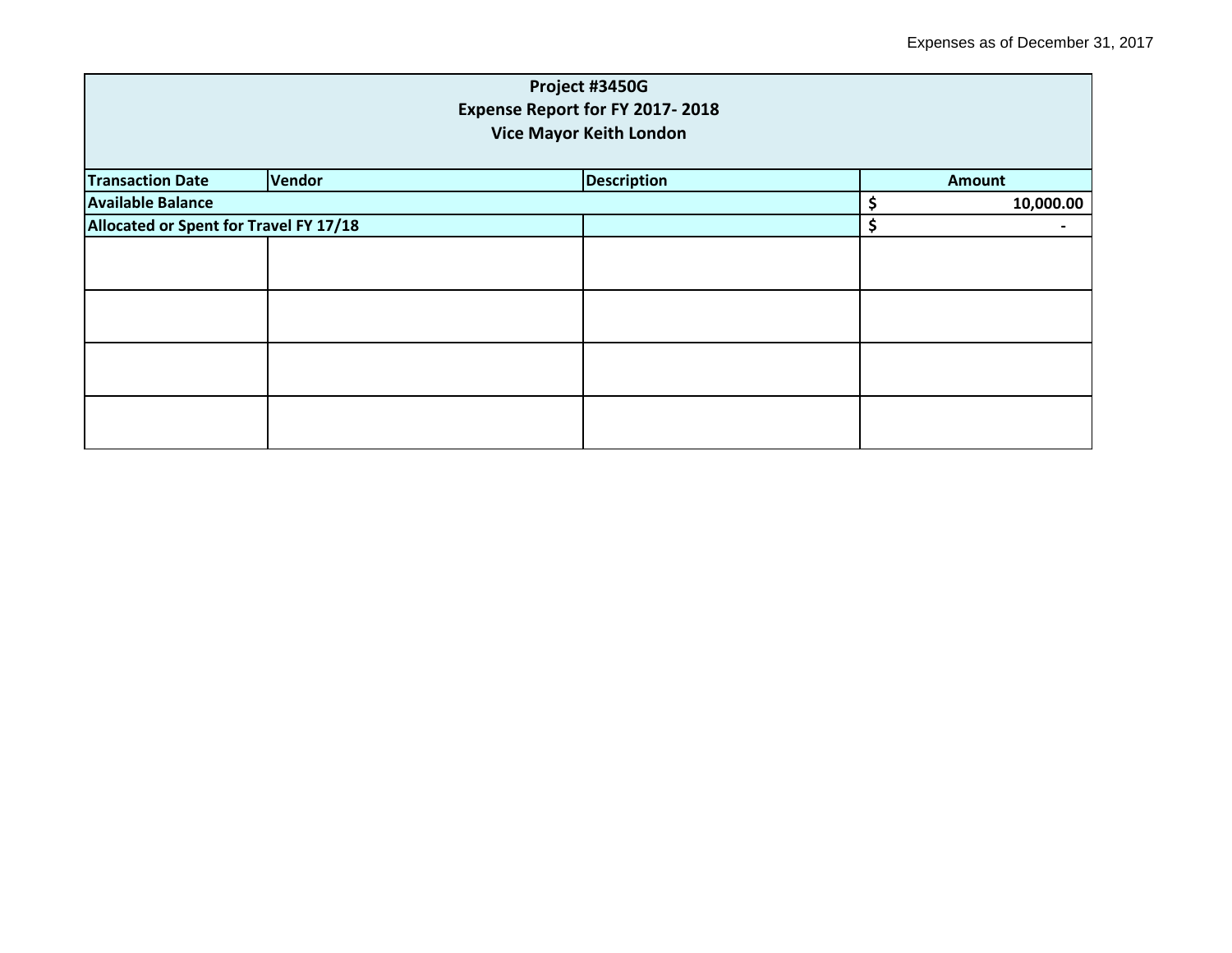|                                        |                                         | Project #3450E                                   |    |               |
|----------------------------------------|-----------------------------------------|--------------------------------------------------|----|---------------|
|                                        |                                         | <b>Expense Report for FY 2017-2018</b>           |    |               |
|                                        |                                         | <b>Comm. Michele Lazarow</b>                     |    |               |
| <b>Transaction Date</b>                | <b>Vendor</b>                           | <b>Description</b>                               |    | <b>Amount</b> |
| <b>Available Balance</b>               |                                         |                                                  | \$ |               |
|                                        |                                         |                                                  |    | 8,673.25      |
| Allocated or Spent for Travel FY 17/18 |                                         |                                                  | \$ | 1,326.75      |
|                                        |                                         |                                                  |    |               |
|                                        |                                         | Hotel - 'Trip to Tallahassee, Fl. For            |    |               |
| 10/23/2017                             | <b>Aloft Tallahassee Downtown Hotel</b> | <b>Preemption &amp; CRA Issues</b>               | Ş  | 525.39        |
|                                        |                                         | <b>Credit for tax- Hotel Charges for Trip to</b> |    |               |
|                                        |                                         | Tallahassee, FL - For Preemption & CRA           |    |               |
| 10/23/2017                             | <b>Aloft Tallahassee Downtown Hotel</b> | <b>Issues</b>                                    | \$ | (43.38)       |
|                                        |                                         | <b>Expenses - 'Trip to Tallahassee, Fl. For</b>  |    |               |
| 11/16/2017                             | <b>Aloft Tallahassee Downtown Hotel</b> | <b>Preemption &amp; CRA Issues</b>               | Ş  | 844.74        |
|                                        |                                         |                                                  |    |               |
|                                        |                                         |                                                  |    |               |